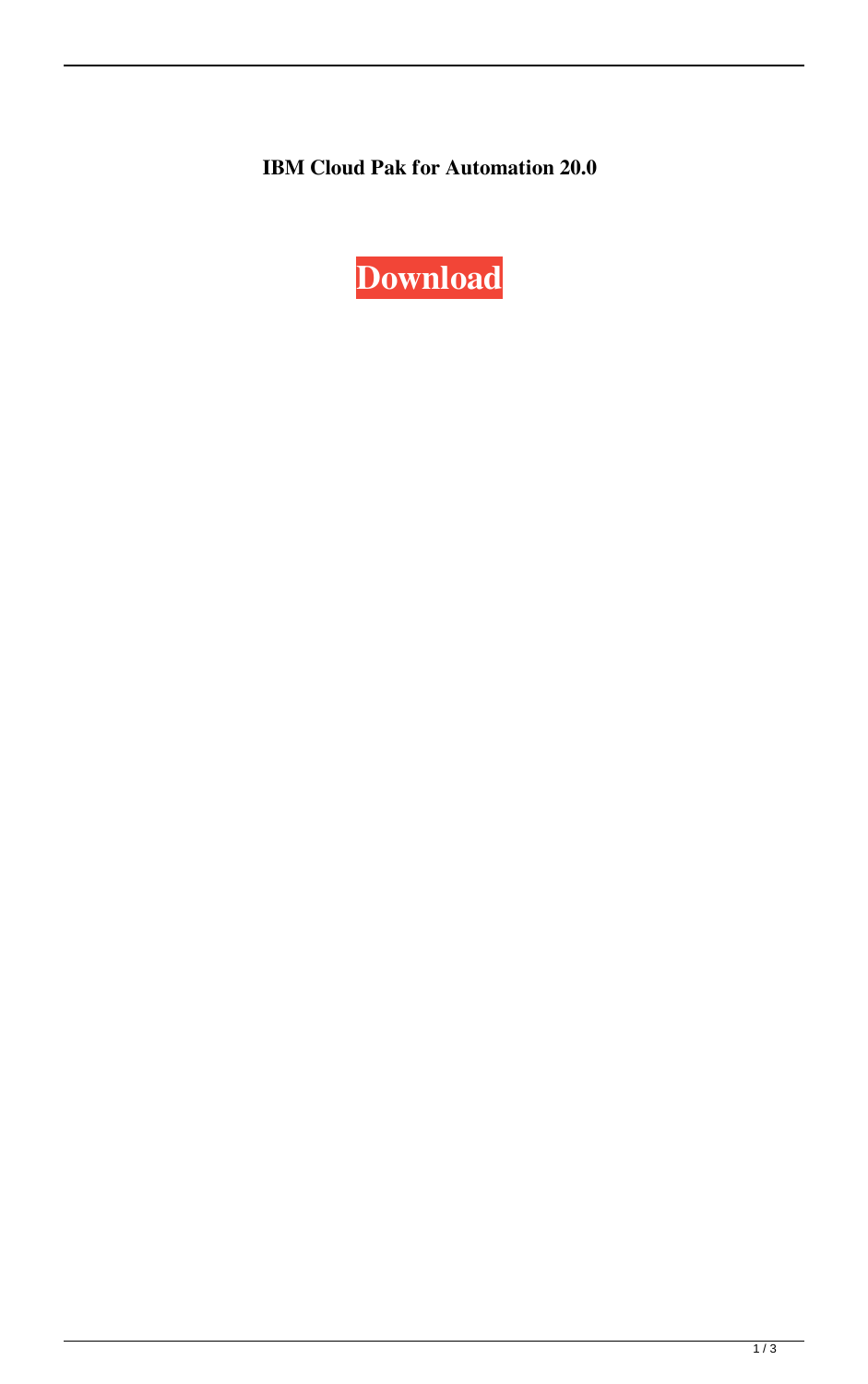Category:Managed file transfer software Category:2018 softwareQ: Oracle Listagem de coluna em select com o Join Eu tenho o seguinte código: create table tabela\_01 (col1 integer, col2 integer); insert into tabela\_01 values (1, 2); insert into tabela\_01 values (3, 4); create table tabela\_02 (col1 integer, col2 integer, col3 varchar2(10)); insert into tabela\_02 values (1, 2, '1'); insert into tabela\_02 values (3, 4, '5'); create view v\_01 as select t.col1 from tabela\_01 t left join tabela\_02 l on t.col1 = l.col1; select \* from v\_01; Saida dessa consulta: 2 4 Quando eu tento listar a coluna que eu os critérios do select, com o join, eu não consigo: create view v\_02 as select col3 from tabela\_01 t left join tabela\_02 l on t.col1 = l.col1; select \* from v\_02; Saida: ORA-00904: "COL3": invalid identifier Obs.: Eu tentei utilizar o próprio problema, mas ele deu o mesmo erro. A: Para listar os campos na tabela\_02 lista de verdadeiros erros o mais lógico é utilizar o utilidade: SQL> select \* from tabela\_02 where 1=2; 2 / select \* from tabela\_02 where 1=2 \* ERROR at line 1: ORA-00904: "1": invalid identifier Repare que no campo '1' não teria um identificador e assim seria suprimido. Mais: SQL> select \* from tabela\_02; 2 /

## **Automation Studio V57 Gratuit**

References External links Homepage of IBM Content Services Category:IBM software Category:Content management systems Category:Cloud applicationsMicroRNA-128 regulates brain tumor growth by targeting hedgehog signaling. Emerging evidence supports that tumor microenvironment (TME) governs tumor cell proliferation and metastasis by regulating cellular microRNA (miRNA) expression. To identify the TME-regulated miRNAs to help elucidate pathogenesis of brain cancer, the levels of miRNAs in TME and in patient serum were compared. We report that miR-128 is upregulated in tumor microenvironment of multiple brain tumors as compared to their normal brain counterparts. This microRNA targets the hedgehog (HH) signaling components, PTCH-1 and SMO. Anti-miR-128 drastically inhibits the expression of HH signaling components and attenuates the in vitro growth of tumor cells, suggesting that miR-128 might regulate tumor growth by modulating HH signaling. Thus, targeting tumor microenvironment-regulated miRNAs might be a promising approach for treatment of brain tumors.Widespread expression of interleukin-2 receptor p55alpha chain and interleukin-2 receptor p75 chain on T cells at the first histocompatibility antigen-driven response in mice. A detailed analysis of the expression of cell-surface molecules on gammadelta T cells stimulated in vitro showed that the repertoire of gammadelta T cells that responded to foreign antigen was a set of T cell receptors bearing a gammadelta TCR specific for self peptides presenting in the context of MHC class I and II. The majority of the gammadelta  $TCR(+)$  cells expressed the T cell receptor (TCR) alpha and beta chains, whereas few cells were  $CD4(+)$  CD8 $(+)$  double-positive cells. Some gammadelta T cells expressed IL-2R p55alpha chain and IL-2R p75 chain. In particular, the majority of IL-2R p55alpha chain(+) cells also expressed IL-2R p75 chain. Thus, the response in vivo at the first histocompatibility antigen-driven response was highly biased, consisting predominantly of gammadelta T cells expressing the interleukin-2 receptor alphachain but few CD4(+) CD8(+) double-positive T cells expressing the interleukin-2 receptor.Q: HTML Tables - Layout of Fixed Width Tables for Use in 3da54e8ca3

<https://buycoffeemugs.com/onyx-production-house-12-19-verified/>

[https://rakyatmaluku.id/upload/files/2022/06/A6KzM6n5XrMLgtqpQsoH\\_22\\_47314f7436261ffbc82879ccea9073ef\\_file.](https://rakyatmaluku.id/upload/files/2022/06/A6KzM6n5XrMLgtqpQsoH_22_47314f7436261ffbc82879ccea9073ef_file.pdf) [pdf](https://rakyatmaluku.id/upload/files/2022/06/A6KzM6n5XrMLgtqpQsoH_22_47314f7436261ffbc82879ccea9073ef_file.pdf)

[https://guaraparadise.com/2022/06/22/cinema-4d-x-particles-\\_\\_link\\_\\_-crack-19/](https://guaraparadise.com/2022/06/22/cinema-4d-x-particles-__link__-crack-19/)

[http://www.rossotamarindo.com/wp-content/uploads/2022/06/Vijeo\\_Designer\\_61\\_Torrent.pdf](http://www.rossotamarindo.com/wp-content/uploads/2022/06/Vijeo_Designer_61_Torrent.pdf)

[https://startclube.net/upload/files/2022/06/TMdeOpkf5whZvc6Ailvr\\_22\\_d44ccdeef190d0488f1129215c11193e\\_file.pdf](https://startclube.net/upload/files/2022/06/TMdeOpkf5whZvc6Ailvr_22_d44ccdeef190d0488f1129215c11193e_file.pdf)

<http://bookmanufacturers.org/max-payne-3-complete-edition-skidrow-reloaded-games> <http://quitoscana.it/2022/06/22/clave-de-licencia-para-advanced-driver-updater-repack/>

[https://inkfinityyy.com/wp-](https://inkfinityyy.com/wp-content/uploads/2022/06/The_Sims_4_v147491020_DLCs_selectable_MULTi17_anadius_repack.pdf)

content/uploads/2022/06/The Sims 4 v147491020 DLCs selectable MULTi17 anadius repack.pdf